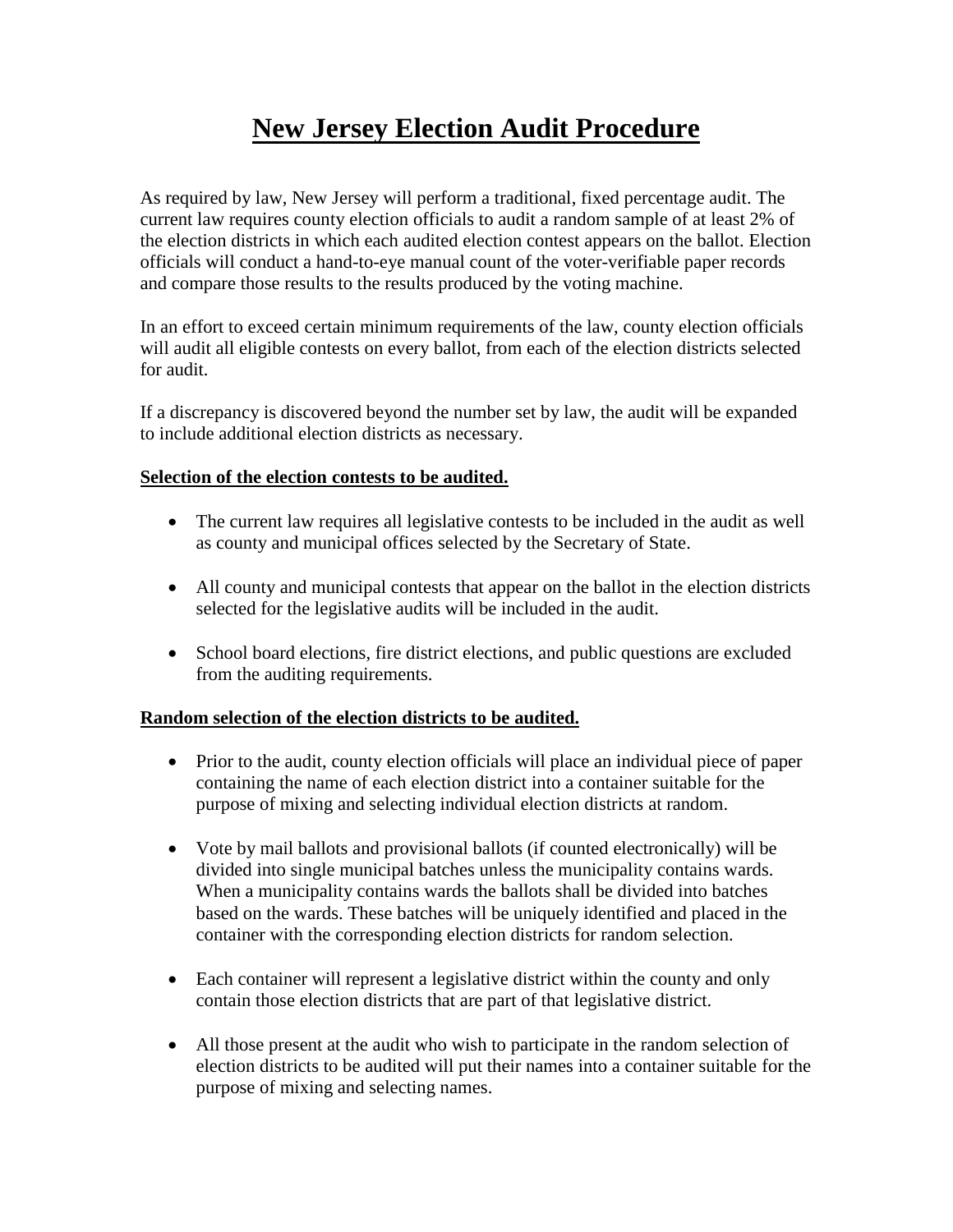- A volunteer chosen at the audit will select the first name out of the container to begin the selection process.
- The individual chosen will select one election district out of the container in which the individual election districts are contained.
- The election district chosen will be recorded and will be available for public inspection.
- After the election district has been recorded, the individual who made the selection will chose the name of the next participant to select an election district.
- This process will continue until the required number of election districts have been selected.
- If there are not enough individual participants, once all names have been selected, all of the names will be placed back into the container and the process will continue until all election districts have been selected.
- In accordance with N.J.S.A. 19:61-9c(10), "If the voter-verifiable paper records in any machine are found to be unusable for an audit for any reason whatsoever, another machine used in the same election shall be selected at random by the audit team to replace the original machine in the audit sample." The procedure for choosing the replacement district shall be the same process used for the selection of the original election district.

## **Hand-to-eye counting of the ballots.**

- Each county Board of Elections shall assemble count teams of four members consisting of Democrats, Republicans, and Unaffiliated voters.
- Two members of the count team shall read out loud the selections made on each ballot being audited. One member shall read the selections made while the other member observes and verifies the selections being read out loud are correct. The two members shall consist of one Democrat and one Republican, except that if the county board is unable to fill the positions from among qualified members of those two political parties, the county board shall appoint to any such unfilled position an otherwise qualified person who is unaffiliated with any political party.
- Two members of the count team, made up of one Democrat and one Republican, shall separately record the selections being read out loud for each ballot being audited. The two members shall consist of one Democrat and one Republican, except that if the county board is unable to fill the positions from among qualified members of those two political parties, the county